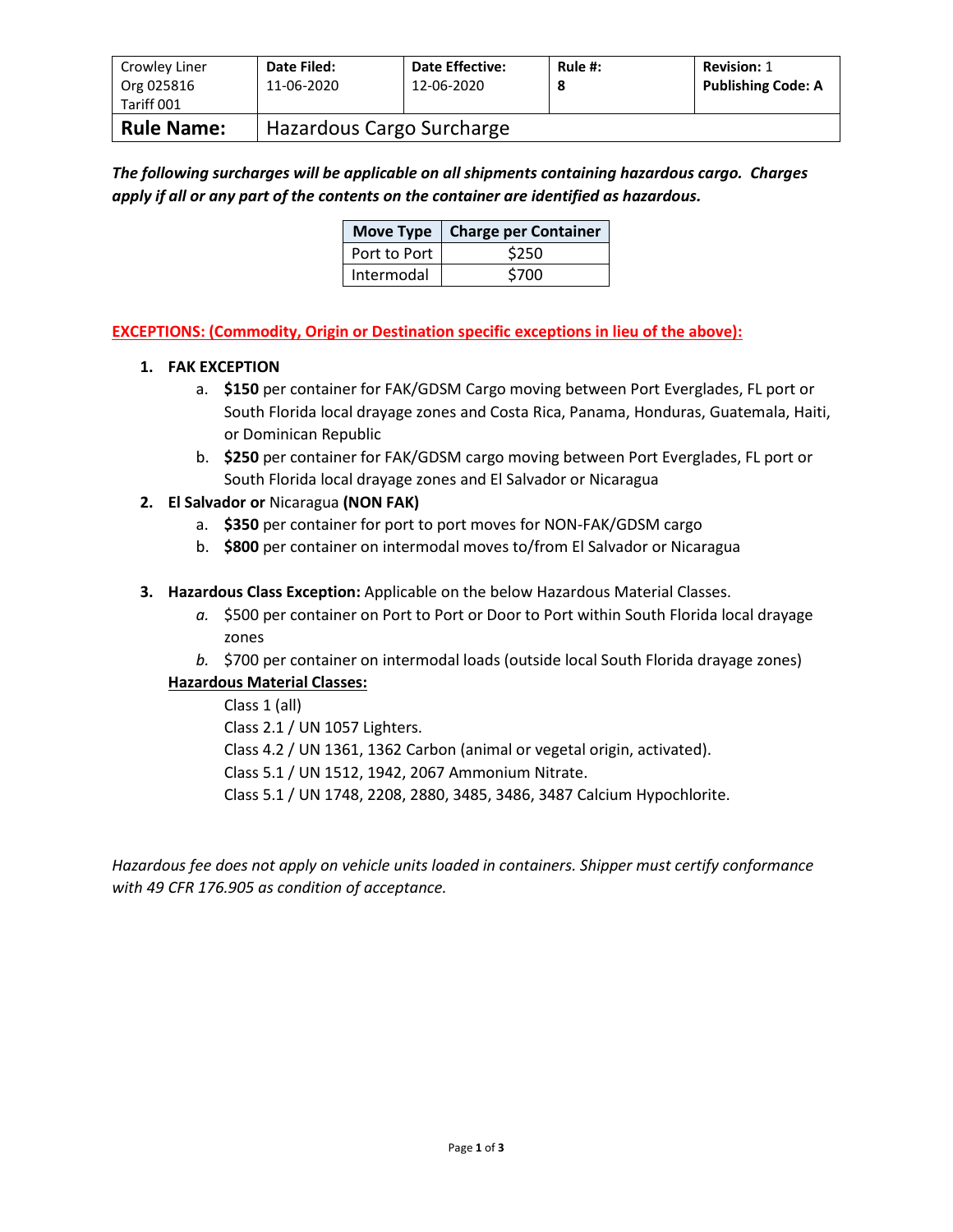| Crowley Liner<br>Org 025816<br>Tariff 001 | Date Filed:<br>11-06-2020 | <b>Date Effective:</b><br>12-06-2020 | Rule #:<br>8 | <b>Revision: 1</b><br><b>Publishing Code: A</b> |
|-------------------------------------------|---------------------------|--------------------------------------|--------------|-------------------------------------------------|
| <b>Rule Name:</b>                         | Hazardous Cargo Surcharge |                                      |              |                                                 |

**HAZARDOUS CARGO** is considered to be any substance or material which has been identified and designated in accordance with the governing international and national standards as being capable of posing an unreasonable risk to health, safety, property, and the environment.

#### **GOVERNING REGULATORY PROVISION:**

Throughout this rate tariffs the transportation of Hazardous Cargo shall be in accordance with all provisions of the International Maritime Dangerous Goods Code (IMDG) as issued by the International Maritime Organization (IMO), and, as applicable, with national regulation as found in the USA Code of Federal Regulations Title 49 (49 CFR), Subtitle B, Chapter 1, Subchapter C Parts 171-180, and the Canadian Transport of Dangerous Goods (TDG) regulations.

#### **GOVERNING TRANSPORT PROVISION:**

Hazardous Cargo will be accepted for transportation from the consignor only after prior booking arrangements have been made with and accepted by the Carrier.

The Carrier reserves the right to accept, restrict, limit or refuse to transport any Dangerous Cargo which in the Carrier's judgment is objectionable; presents an unreasonable risk to health, safety, property, and the environment; imposes undue liabilities; or is prohibited or restricted by government or regulatory authorities or by the Carrier's designated intermodal transporters.

When offering Hazardous Cargo for transport, the consignor must be knowledgeable of the applicable regulatory requirements and ensure compliance with those requirements.

These requirements include but are not limited to those provisions on identification classification, documentation, packaging, marking, labeling, placarding, stowage within the container, and emergency response information.

All Hazardous Cargo documentation (i.e. shipping papers including Hazardous Cargo Declaration, Container Packing Certificate) required of the consignor in accordance with the IMDG and the applicable national regulations, must be provided to the Carrier at least 24 hours prior to the cargo being offered for transport to the Carrier or its designated intermodal transporters.

As required under the international and national governing provisions, the consignor must provide emergency response information including emergency contact parties and telephone numbers. In the event of an incident involving Hazardous Cargo, all costs for responding to that incident attribute able to the consignor will be for the consignor's account including administrative costs incurred by the Carrier.

Due to all aspects of Hazardous Cargo transport being regulated, governmental and carrier inspections of shipments for compliance with the applicable regulations can be expected. All costs related to these inspections including but not limited to documentation, packaging, marking, labeling, placarding, blocking and bracing, stowage, and required cargo handling including storage and haulage are for the